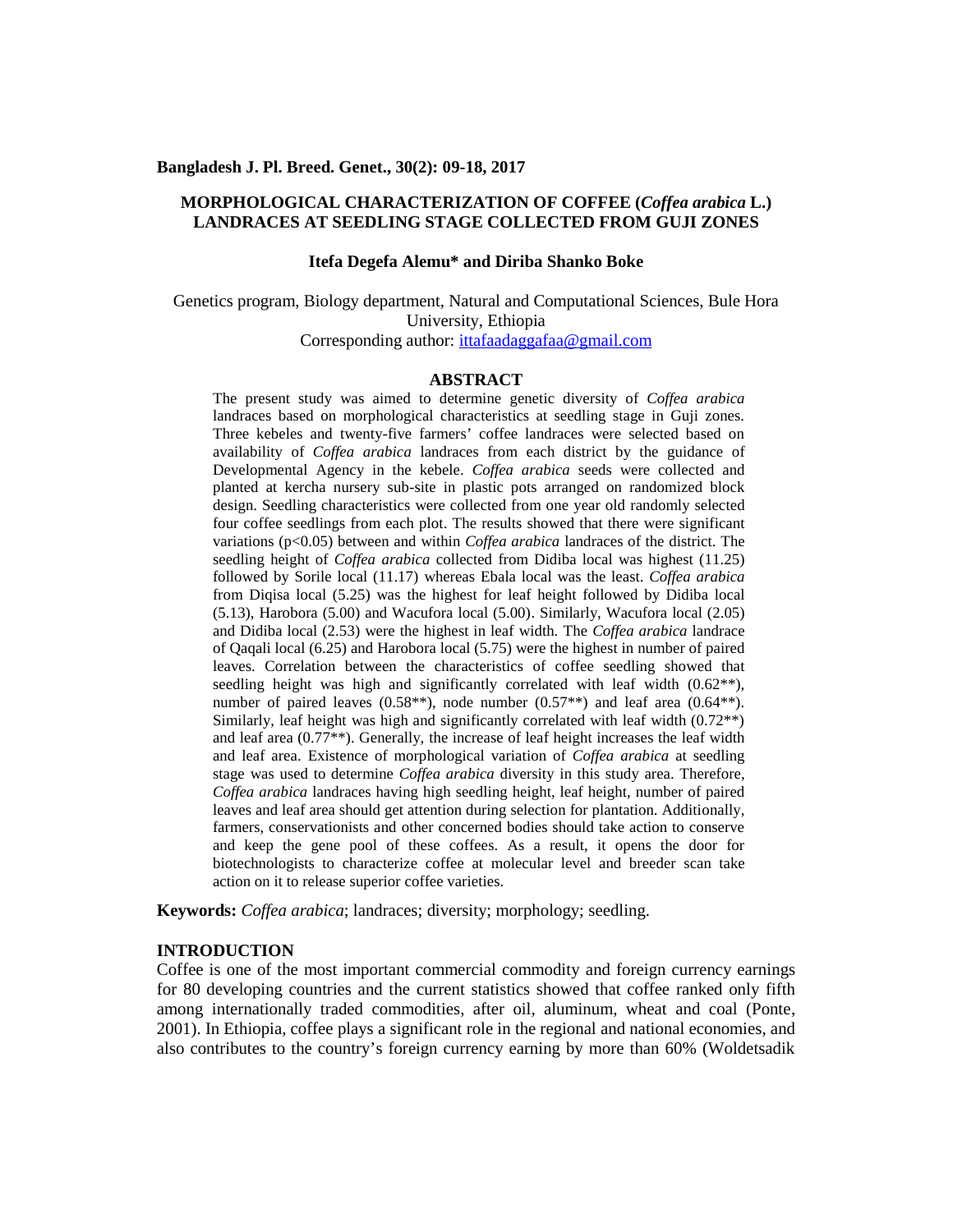and Kebede, 2000). Ninety five percent of coffee production in Ethiopia is produced by smallholder farms found at different levels of domestication and production systems where the intensity and level of management also varies (Grundy, 2005).

The natural genetic diversity or gene pool of economic coffee plants has three distinct categories, namely: a) the primitive cultivars or landraces of traditional agriculture, b) the advanced cultivars produced by plant breeders in the last 100 years, and c) the wild or weedy species related to domesticated cultivars. Ethiopia possesses all three categories of the gene pool for *Coffea arabica* (Tewolde, 1990). In garden cultivation system, coffee is combined with other crops in open sunlight or under a few shade trees which is commonly referred to as coffee landraces and accounts for 40 to 50% of national production. In production system, planting material can be landraces but most of the time consists of a limited number of 'improved coffee cultivars' selected by the Jimma Agricultural Research Center (JARC) for their productivity and resistance to diseases (Jean-Pierre and Surendra, 2008). According to the report of these authors, there are factors contributing to the genetic erosion of Ethiopian coffee landraces genetic resources. These factors are Partial reduction of production in some areas for economic, climatic or agronomic reasons, deforestation due to population pressure in the major coffee growing zones and replacement of local landraces by few improved varieties with a narrower genetic base.

Farmers identify their traditional coffee landraces by color of leaves, gross morphology of trees, weight and shape of fruits and beans, presence or absence of aroma during roasting of beans, etc. They give names to the landraces based on the different attributes of the landrace according to the report of Gole *et al.,* (2001). The existence of such a great natural diversity in Ethiopian coffee gene pool is mainly due to maintenance of diverse landraces by local farmers and the presence of wild populations in the forests. Maintenance of diversity on farm is one kind of effective strategy whereby resource-poor farmers practice low-input agriculture in marginal environments to create stable systems (Melaku *et al.,* 2000). Developing genetic diversity requires increasing knowledge of the morphological variability and there is enormous need for phenotype collections. The morphological variation between the collections started to be counted from germination and seedling stage to maturity stage.

In Guji zones of Ethiopia, coffee has a great values and highly be fond of by the community due to its profitable and ceremonial purpose. Most of the districts of Guji zones are occupied by coffees where their landraces diversities maintained by farmers. Coffee population is of traditional cultivated landraces, mostly a mixture of different types (Tadesse, 2015). Characterization of these diversities although accurate at molecular level, most of the time good morphological characteristics containing coffee is preferred by farmers at seedling when plantation takes place on the field. On the nursery site, starting from the stage of germination to early growth stage, morphological characteristics of these coffee seedlings evaluated and plant which is highly interested by farmers are selected and preferably by farmers and prepared for plantation. Taking this in view the study was aimed to assess different morphological characteristics of C*offea arabica* landraces and characterization of the diversities of *Coffea arabica* landraces at seedling stage collected from different districts of Guji zones.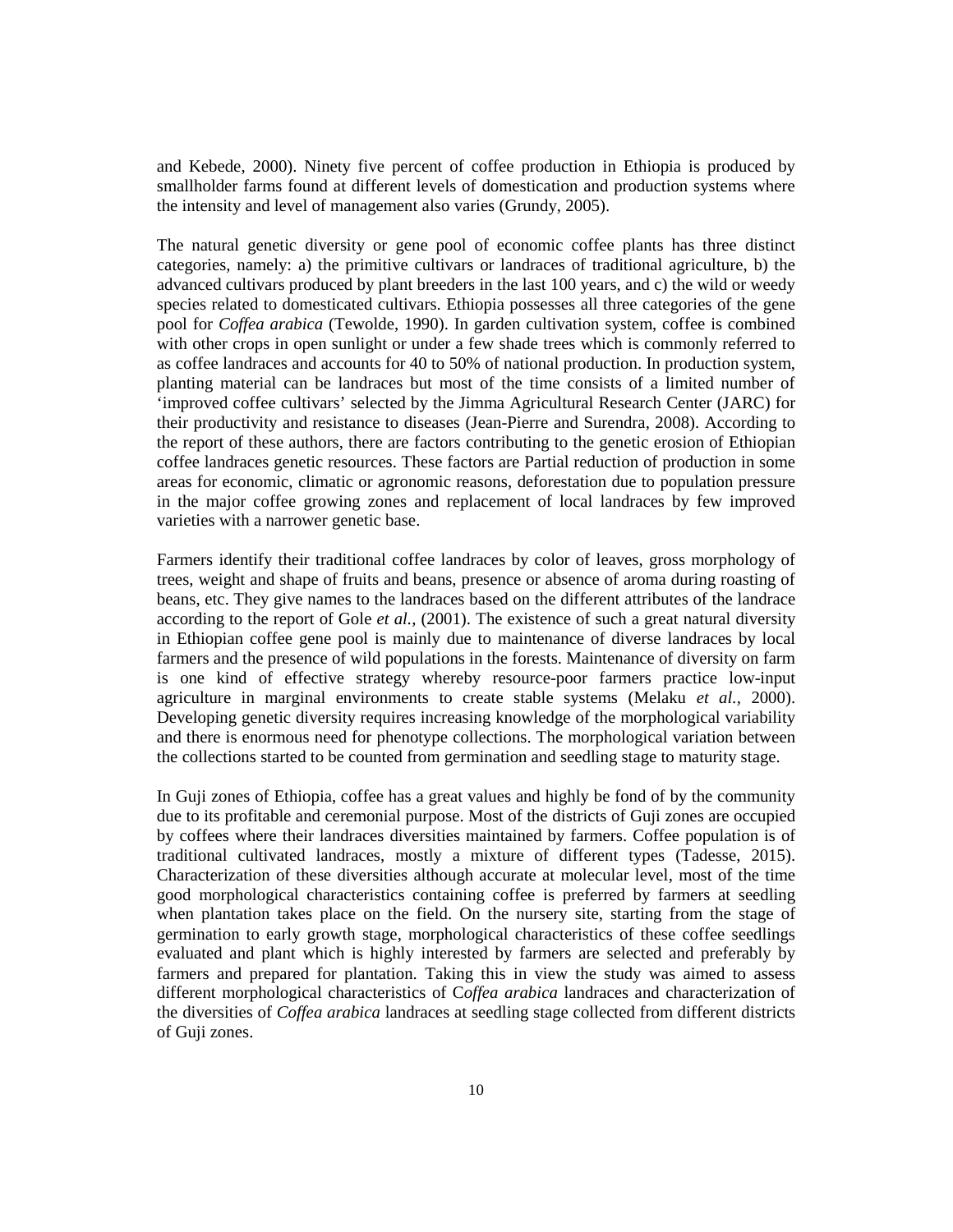### **MATERIALS AND METHODS**

**Description of Study Area:** The study was conducted on major coffee producing areas of east and west Guji zones, Southern Ethiopia. The survey was carried out at seven districts to collect coffee seeds. They are Bule Hora, Kercha, Odo Shakiso, Uraga, Girja, Adola Rede and Hambala Wamana. The collected landrace coffee seeds were planted in plastic pot at Kercha coffee nursery site.



**Figure 1. Description of geographical location of coffee seed collection areas**

**Plant material collection:** From Guji zones, seven districts (i.e., Bule Hora, Girja, Hambala Wamana, Adola Rede, Kercha, Uraga and Shakiso) were selected purposively based on the plantation of coffee coverage. From 200 kebeles of these districts, 21 kebeles were selected by simple random sampling (Glass and Hopkins, 1996) where three kebeles were from one district intentionally. Based on the availability of *Coffea arabica* landraces coverage, representative seeds of *Coffea arabica* landraces were collected from twenty five house hold farmers' farm land strategically with non-random sampling by the guidance of the kebeles' developmental agency (DA) in order to get specific areas of *Coffea arabica* landraces. During the collection of these coffee seeds researchers were obtained permission from districts administrative office to keep ethics of the local communities.

**Experimental design and planting coffee seeds:** After the collection of coffee seeds from representative district, they were received to Kercha nursery sub-site. Fourteen by six meter land was prepared in randomize block design and divided in twenty one plots where three plots were represented three kebeles in the Woreda. Within one plot, five by five arrangements of plastic pots filled with agricultural soil were arranged and three coffee seeds collected from one home garden were planted in one pot. Starting from the plantation day to seedling stage weeding, thinning, shading, guarding, watering or irrigating was done as its requirement.

**Collection of seedling parameters: C**offee seedlings characteristics were collected randomly selected coffee from the plot. The seedling characteristics used to assess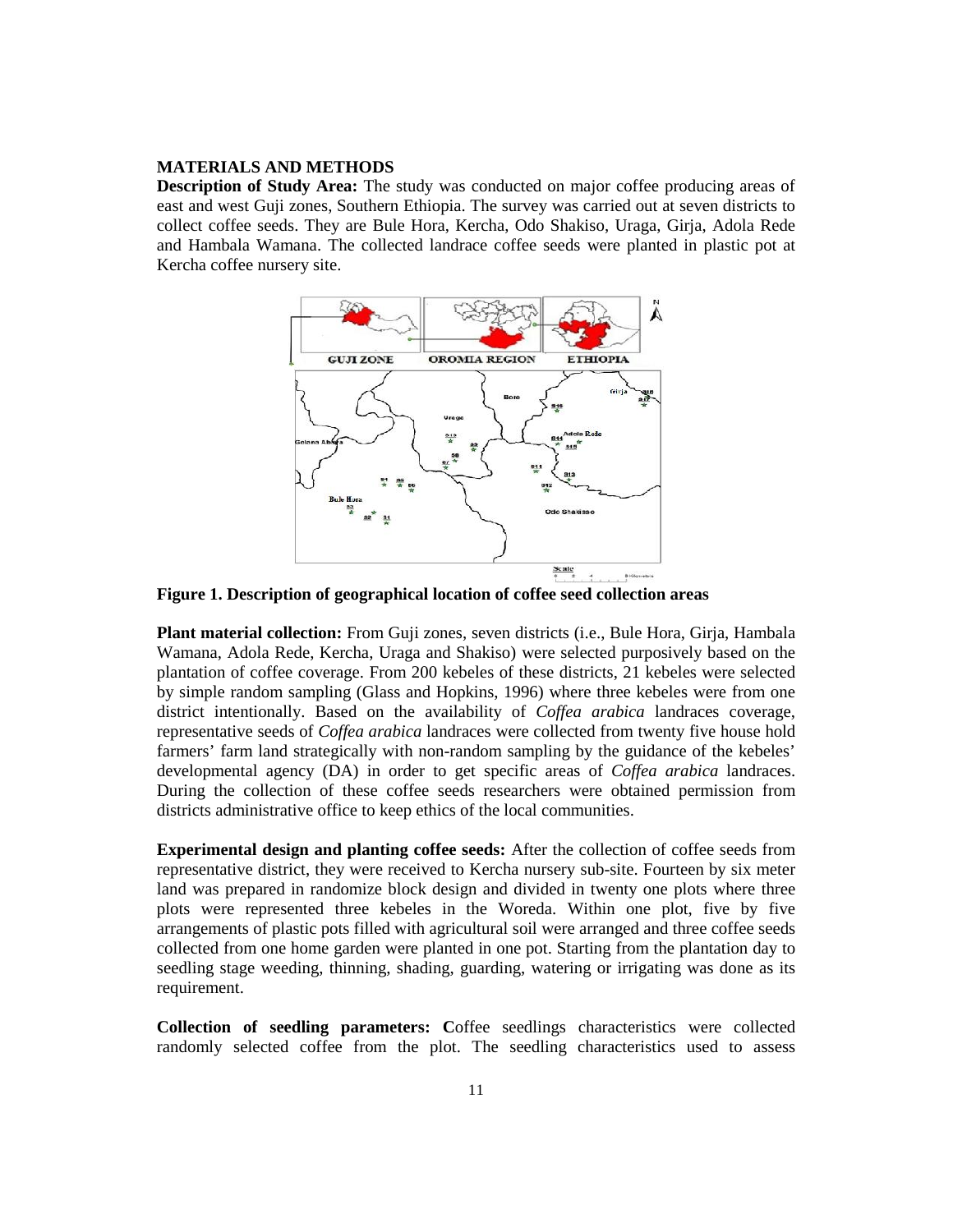morphological variation of these coffees at seedling stage were seedling height, leaf height, leaf width, number of paired leaves, leaf color, number of nodes, node length, leaf area and leaf shape.

**Methods of Data Analysis:** Collected seedlings characteristics were analyzed by using Statistical Package soft were SPSS (Version 16) to determine the descriptive statistics like minimum, maximum and mean values of each trait. Additionally Microsoft Excel was used to generate tables and graphs for clear explanation.

# **RESULTS**

The results revealed that there were significance variations  $(P<0.05)$  in seedling characteristics between and within *Coffea arabica* landraces collected from seven districts of Guji zones (Table 1). Descriptive analysis of each seedling characteristics has been also assessed that the minimum, maximum and their mean value were presented as shown on the Table 2.

|            |                       | Sum of  | DF | Mean   | $\mathbf{F}$ | Significant |
|------------|-----------------------|---------|----|--------|--------------|-------------|
|            |                       | Squares |    | Square |              | level       |
| SH         | <b>Between Groups</b> | 8.886   | 6  | 1.481  | 0.650        | 0.020       |
|            | Within Groups         | 25.059  | 11 | 2.278  |              |             |
|            | Total                 | 33.944  | 17 |        |              |             |
| LH         | <b>Between Groups</b> | 1.302   | 6  | 0.217  | 0.971        | 0.047       |
|            | Within Groups         | 2.458   | 11 | 0.223  |              |             |
|            | Total                 | 3.760   | 17 |        |              |             |
| LW         | <b>Between Groups</b> | .349    | 6  | 0.058  | 0.541        | 0.067       |
|            | Within Groups         | 1.182   | 11 | 0.107  |              |             |
|            | Total                 | 1.531   | 17 |        |              |             |
| <b>NPL</b> | <b>Between Groups</b> | 3.573   | 6  | 0.595  | 0.755        | 0.051       |
|            | Within Groups         | 8.677   | 11 | 0.789  |              |             |
|            | Total                 | 12.250  | 17 |        |              |             |
| <b>NN</b>  | <b>Between Groups</b> | 5.168   | 6  | 0.861  | 1.281        | 0.341       |
|            | Within Groups         | 7.399   | 11 | 0.673  |              |             |
|            | Total                 | 12.567  | 17 |        |              |             |
| NL         | <b>Between Groups</b> | 2.572   | 6  | 0.429  | 0.961        | 0.493       |
|            | Within Groups         | 4.909   | 11 | 0.446  |              |             |
|            | Total                 | 7.481   | 17 |        |              |             |
| LA         | <b>Between Groups</b> | 15.848  | 6  | 2.641  | 1.017        | 0.046       |
|            | Within Groups         | 28.558  | 11 | 2.596  |              |             |
|            | Total                 | 44.406  | 17 |        |              |             |

# **Table1. Analysis of variance between and within** *Coffea arabica* **landrace collected from Guji Zones**

Where: SH=Seedling height, LH=Leaf height, LW=Leaf width, NPL=Number of paired leaf, NN=Number of nodes, NL=Node length, LA=Leaf area

In this study, as explained on the Fig 2A, there were great variations within *Coffea arabica* landraces collected from Bule Hora district. *Coffea arabica* collected from Sorile local was highest in all seedling characteristics whereas Ebala local (6.12) was the least one. This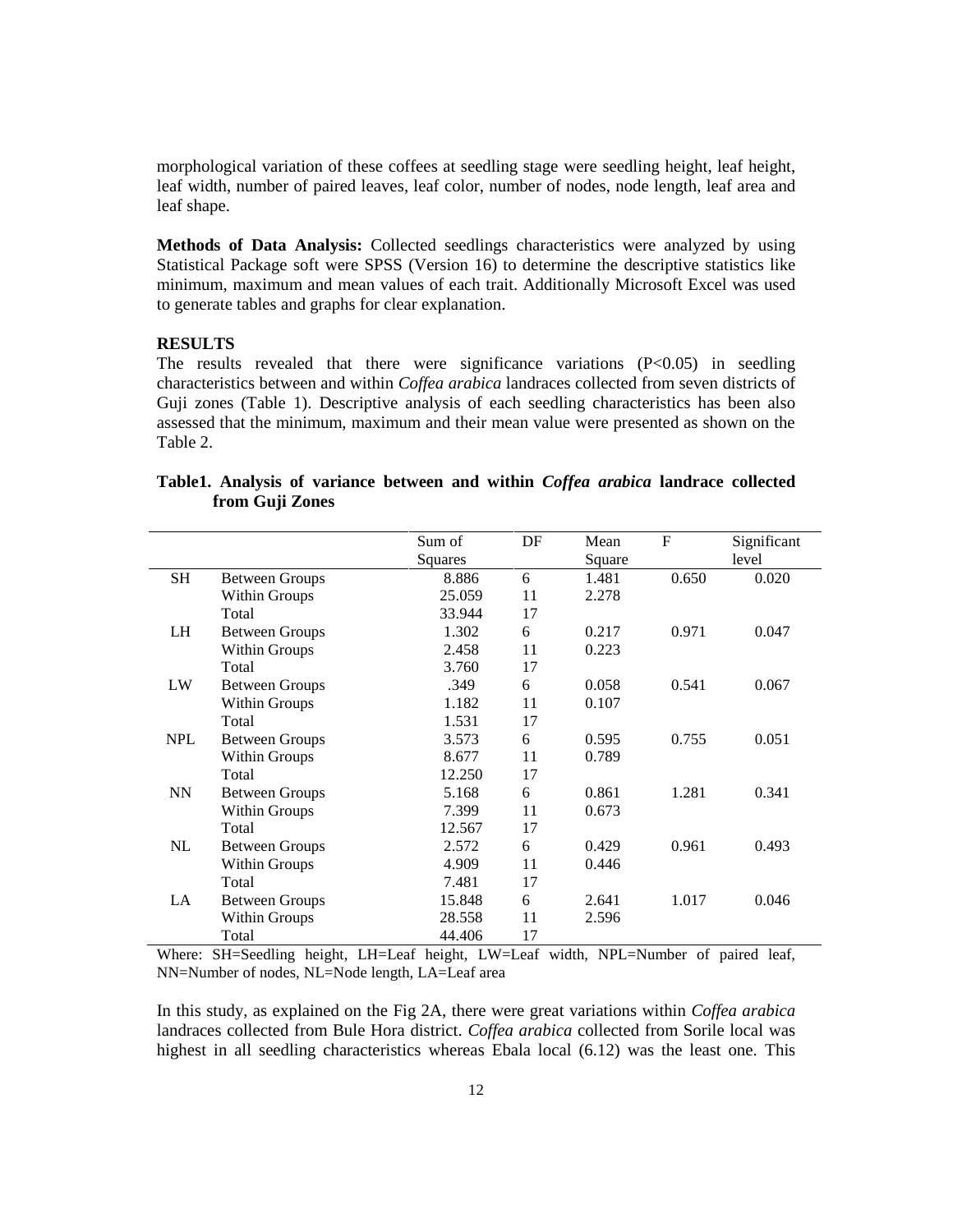shows that there was variation of these coffee landraces within the Bule Hora district. FIG2B also shows that variation within the collection of *Coffea arabica landraces* in Kercha district. Here, Qoqe local collections showed highest in seedling height (8.50), leaf height (4.75), leaf width (2.00) and leaf area (6.27). However, number of paired leaf (6.25), node number (5.25) and node length (3.77) were highest from Qaqali local *Coffea arabica* landraces collection.

In Fig 3A *Coffea arabica* landraces collected from Dari mansa local showed that higher in all seedling characteristics than that of Wacufora local except node length in Hambala Wamana district. However, in Uraga district, *Coffea arabica* landraces collected from Diqisa local showed higher in seedling height (9.13), leaf height (5.25), leaf width (1.90) and leaf area (6.58) but they show low in number of paired leaf (4.25), node number (3.25) and node length (1.34) Fig 3B. In line with this result the existence of variability among *Coffea arabica* also confirmed by Ermias (2005) who reported significant differences among coffee germplasm accessions collected from major coffee growing regions of the Ethiopia.



Where, SH=Seedling height, LH=Leaf height, LW=Leaf width, NPL=Number of paired leaf, NN=Number of nodes, NL=Node length and LA=Leaf area

**Fig 2A-B. Graphical Representation of** *Coffea arabica***Seedling Characteristics in Bule Hora (A) and Kercha (B).**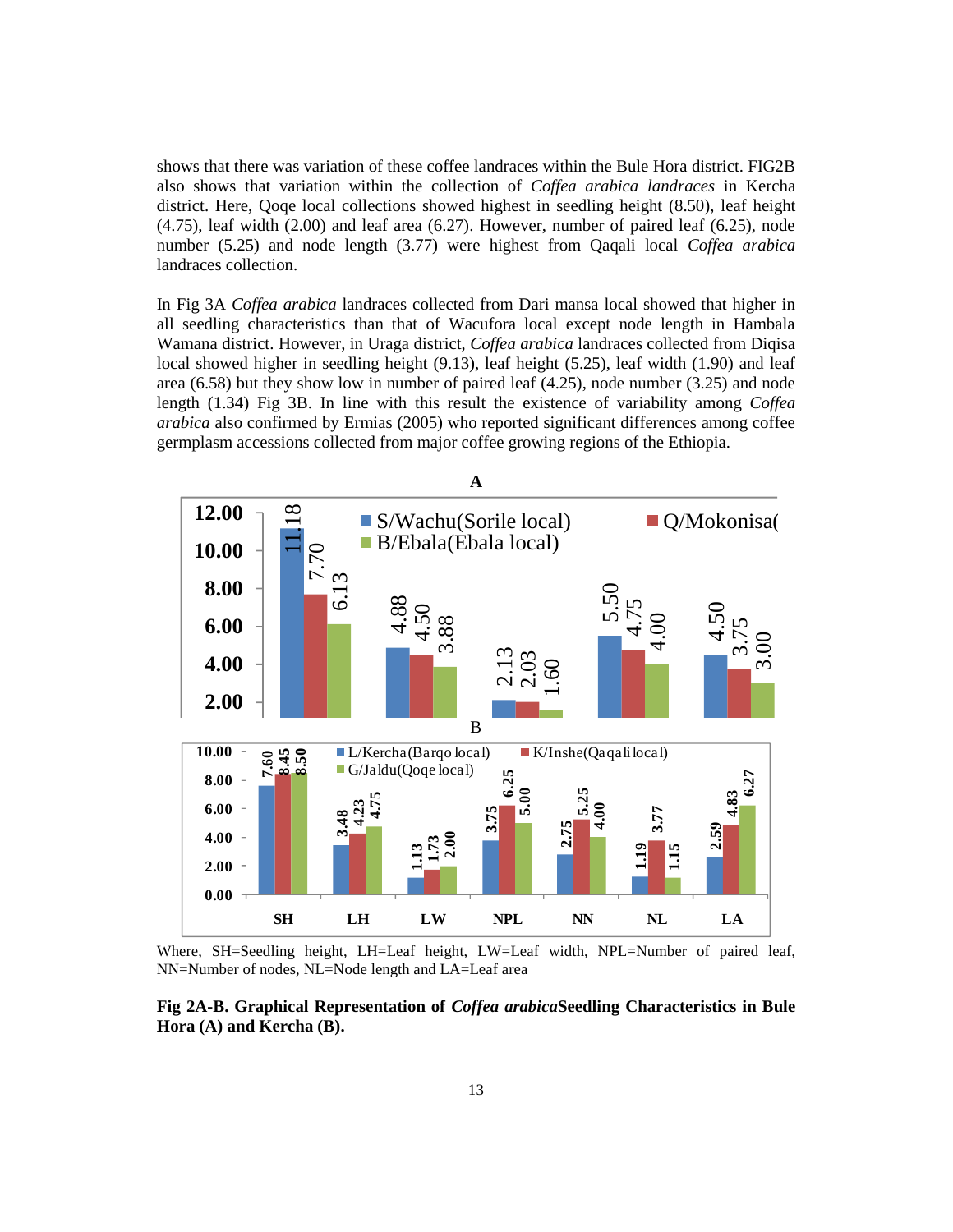| Variable   | Mean | St/Deviation | Variance | Minimum | Maximum |
|------------|------|--------------|----------|---------|---------|
| SН         | 8.11 | 1.41         | 0.60     | 6.13    | 11.25   |
| LH         | 4.54 | 0.47         | 0.09     | 3.48    | 5.25    |
| LW         | 1.85 | 0.30         | 0.02     | 1.13    | 2.53    |
| <b>NPL</b> | 4.66 | 0.85         | 0.26     | 3.25    | 6.25    |
| NN         | 3.63 | 0.86         | 0.38     | 2.25    | 5.25    |
| <b>NL</b>  | 1.29 | 0.66         | 0.16     | 0.88    | 3.77    |
| LA         | 5.77 | .62          | 0.92     | 2.59    | 9.54    |

**Table 2. Summary of mean, maximum and minimum values of each seedling characteristics of** *Coffea arabica* **landraces**

Where, SH=Seedling height, LH=Leaf height, LW=Leaf width, NPL=Number of paired leaves, NN=Number of nodes, NL=Node length and LA=Leaf area



Where, SH=Seedling height, LH=Leaf height, LW=Leaf width, NPL=Number of paired leaves, NN=Number of nodes, NL=Node length and LA=Leaf area

# **SH LH LW NPL NN NL LA Figure 3A-B. Graphical representation of** *Coffea arabica* **seedling characteristics in Hambala Wamana (A) and Uraga (B).**

From Fig 4A, seedling height (7.80), node length (1.12) and leaf area (6.17) were high from *Coffea arabica* land races collected from Diga local and was less variations were observed in leaf height (4.68), number of paired leaf (5.00) and number of node (4.00) than *Coffea arabica* landraces collected from Adugnabari local and Harobora local. Similarly, in Girja district, *Coffea arabica* collected from Ejersanono was lower than that of Dida Guda local in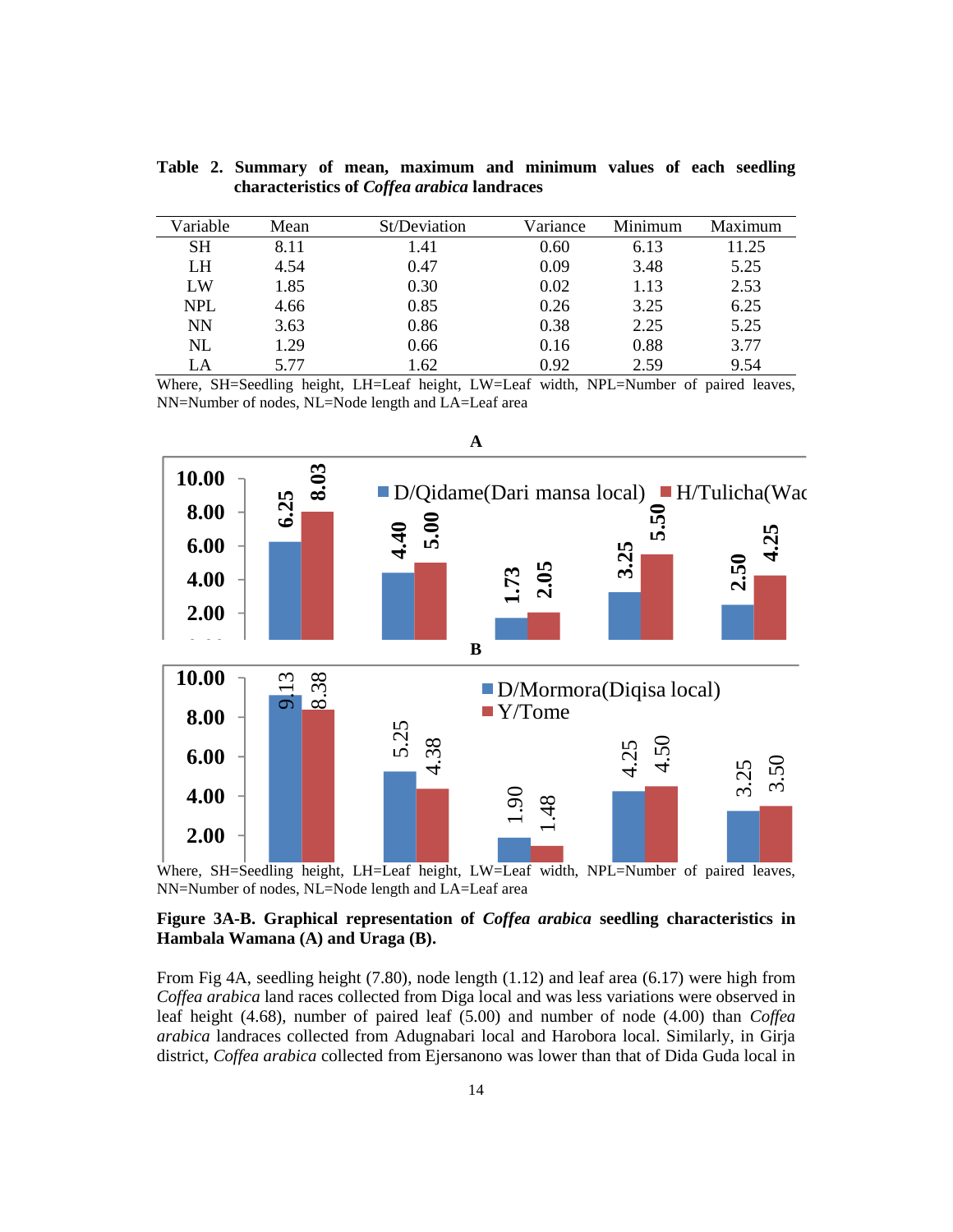all seedling characteristics except leaf height (4.55) and leaf area (5.25) from Fig 4B. From the three kebeles of Adola Rede district *Coffea Arabica* landraces, Didiba local showed high in all seeding characteristics except it was lower in leaf area (8.56) than that of Xuxe local (9.54) Fig 5. In the present study, *Coffea arabica* landrace collected from same district were grouped separately and suggesting the existence of high genetic variability. The present study was in line with the report of Melaku (1988) which says the phonotypic variation as well as adaptation under different environmental conditions shows the presence of high *Coffea arabica* genetic diversity in Ethiopia.



Where, SH=Seedling height, LH=Leaf height, LW=Leaf width, NPL=Number of paired leaves,<br>NN-Number of pades, NL-Node leasth and LA-Leaf gree. NN=Number of nodes, NL=Node length and LA=Leaf area

**SH LH LW NPL NN NL LA**

# **Figure 4A-B. Graphical representation of** *Coffea arabica* **seedling characteristics in Shakiso (A) and Girja (B).**

From **Table 3**, correlation between the *Coffea arabica* seedling characteristics showed that seedling height was high and significantly correlated with leaf width (0.62\*\*), number of paired leaf  $(0.58^{**})$ , node number  $(0.57^{**})$  and leaf area  $(0.64^{**})$  which indicates that increasing of seedling height has high contribution for number of leaves and number of nodes. Leaf height was high and significantly correlated with leaf width  $(0.72^{**})$  and leaf area (0.77\*\*). This shows that as leaf height increases leaf width and leaf area increase together. Leaf width and leaf area were high and significantly (0.85\*\*) correlated with each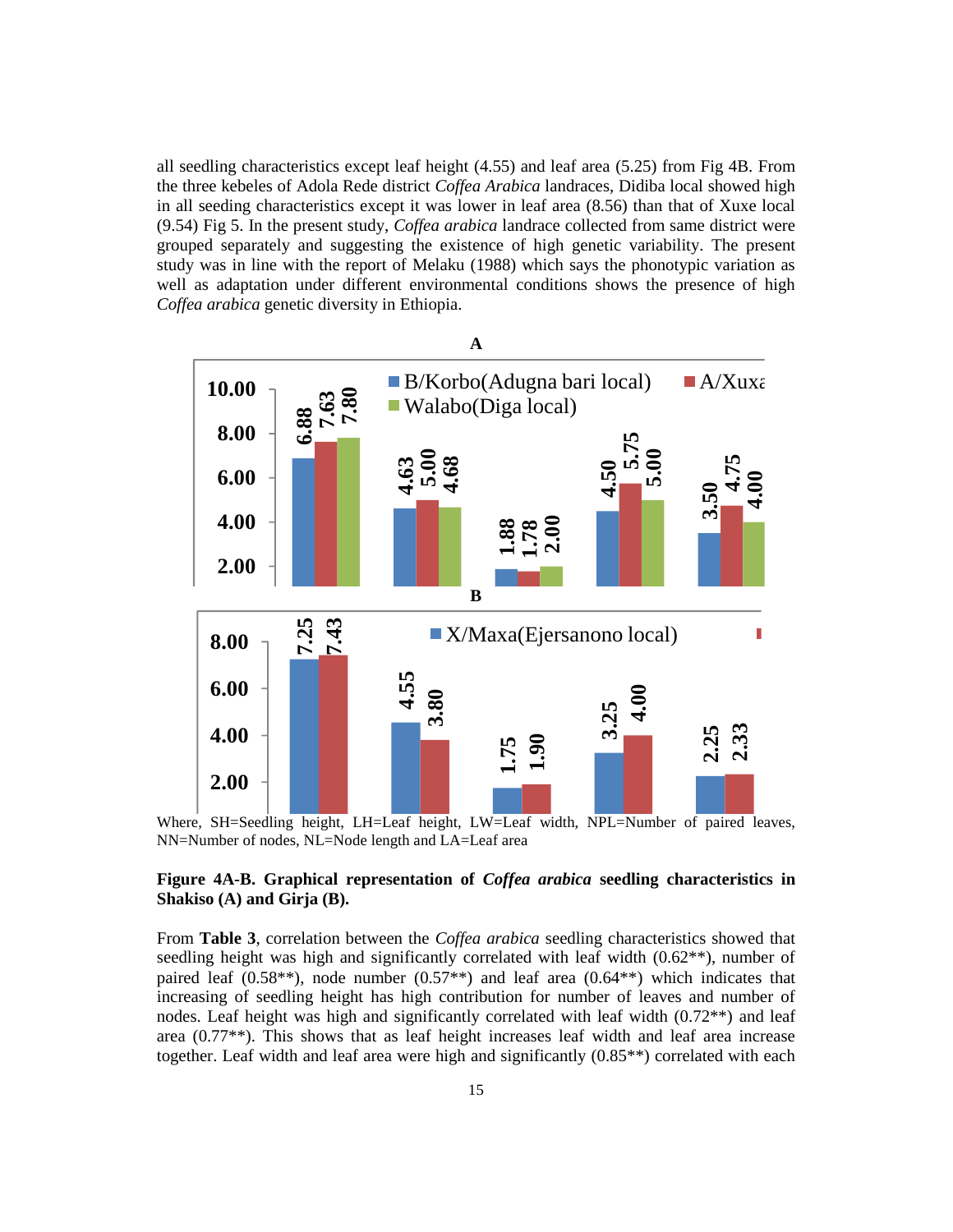other. Number of paired leaf and node number were highly significant (0.98\*\*) with each other which highly reflects that the emerging of new leaves produces nodes between the primary paired leaves and the successive emerging leaves. Node length was least and negatively correlated with leaf height (-0.18), leaf width (-0.10) and leaf area (-0.14).



**0.00** NN=Number of nodes, NL=Node length and LA=Leaf area

**SH LH LW NPL NN NL LA Fig 5. Graphical Representation of** *Coffea arabica***Seedling Characteristics in Adola Rede.**

|                               | Table 3. Correlation between seedling characteristics of <i>Coffea Arabica</i> collection from |
|-------------------------------|------------------------------------------------------------------------------------------------|
| different areas of Guji zones |                                                                                                |

|            | <b>SH</b> | LH       | LW       | <b>NPL</b> | <b>NN</b> | NL      | LA   |
|------------|-----------|----------|----------|------------|-----------|---------|------|
| <b>SH</b>  | 1.00      |          |          |            |           |         |      |
| LH         | 0.54      | 1.00     |          |            |           |         |      |
| LW         | $0.62**$  | $0.72**$ | 1.00     |            |           |         |      |
| <b>NPL</b> | $0.58**$  | 0.47     | 0.49     | 1.00       |           |         |      |
| <b>NN</b>  | $0.57**$  | 0.51     | 0.46     | $0.98**$   | 1.00      |         |      |
| NL         | 0.20      | $-0.18$  | $-0.10$  | 0.43       | 0.43      | 1.00    |      |
| LA         | $0.64**$  | $0.77**$ | $0.85**$ | 0.48       | 0.48      | $-0.14$ | 1.00 |

Where, SH: Seedling height, LH: Leaf height, LW: Leaf width, NPL: Number of paired leaf, NN: Number of nodes, NL: Node length and LA: Leaf area,\*\* are significance at 0.05

### **DISCUSSION**

The development of effective conservation strategies and future plan of coffee is only possible after understanding the extent and the distribution of genetic variation in plant species. The amount of variation can be very different between species and between different populations of a species. This variation in genetic structure of natural populations is one of the central issues in population genetic studies (Kassahun, 2006).The difference in seedling characteristics at similar environment shows that presence of various diverse *Coffea arabica* in the study area like the report of *Olika et al.* (2011) who characterized 49 coffee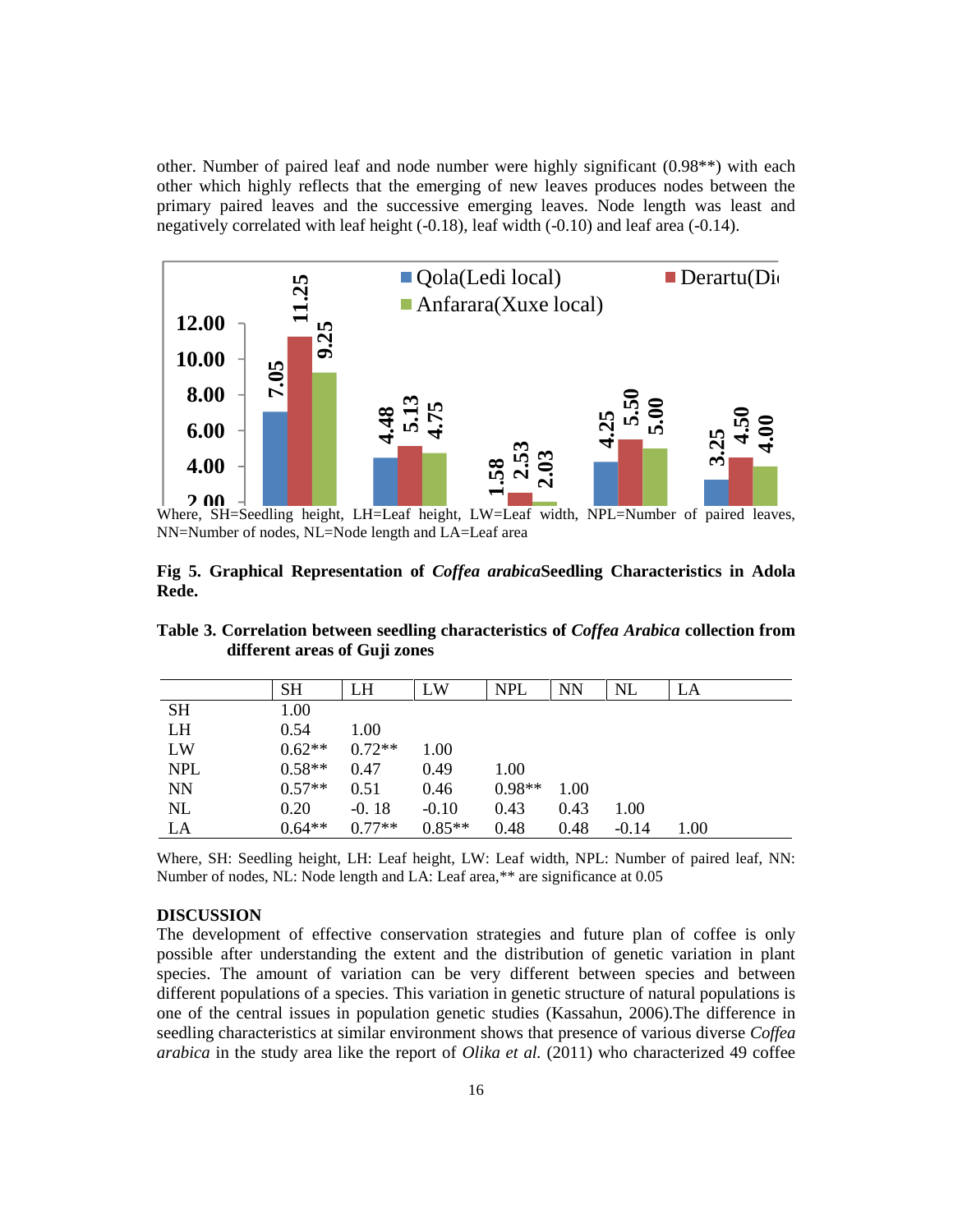germplasm accessions collected from Limu Kossa district for morphological characters and reported the presence of wide genetic variability. These great could be exploited further in order to increase the genetic base of specialty coffee varieties as suggestion of Getachew *et al.,* (2013). An easy technique which used to provide information about selection of one character in progress of another positively characters is correlation analysis. The importance of correlation studies in selection programs is appreciable when highly heritable characters are associated with the important character. So, *Coffea arabica* landraces having such like characteristics is important for selection in order to improve by breeding program.

## **CONCLUSION**

Generally, quantitative seedling characteristics like seedling height, leaf height, leaf width, and number of paired leaf, number of nodes, and node length and leaf area as well as qualitative seedling characteristics like leaf surface shape and leaf color of coffee were evaluated on the Kercha nursery sub-site. Analysis of variance at P<0.05 was assessed that there were variations between and within *Coffea arabica* landraces collected from the districts. In Bule Hora, Sorile local coffee collections were higher than the others in all seedling characteristics. In Hambala Wamana district also, *Coffea arabica* collected from Dari mansa local were higher than the other locals coffee collections in all characteristics. Similarly, Didiba local coffee collections showed higher seedling characteristics than that of Ledi local and Xuxe local. These great differences between and within coffee seedling characteristics that were collected from different districts shows that their genetic variation which can be evaluated by their morphology at seedling stage.

## **ACKNOWLADGMENTS**

Bule Hora University and administrative offices of the Guji zones districts are highly acknowledged for their fund and kind support for the completion of this study respectively.

### **REFERENCES**

- Getachew W.M, Sentayehu A, Taye K and Tadesse B (2013). Genetic Diversity Analysis of Some Ethiopian Specialty Coffee (*Coffea arabica* L.) Germplasm Accessions Based on Morphological Traits.*Time Journals of Agriculture and Veterinary Sciences.* Vol. 1 (4): 47-54 November, 2013.
- Glass, G.V. and Hopkins, K.D. (1996).*Statistical Methods in Education and Psychology* (third edition). Boston: Allyn& Bacon.
- Gole, Tadesse W, Demel T, Manfred D and Thomas B (2001).Diversity of traditional coffee production systems in Ethiopia and theircontribution to the conservation of coffee genetic diversity.Conference on International Agricultural Research for Development.DeutscherTropentag - Bonn, 9-11 October 2001.
- Grundy S (2005). It's not just about the money: An evaluation of the impact of fair trade on improving the livelihoods of smallholder coffee farmers in Oromia Region, Ethiopia. Dissertation submitted in partial fulfillment of the requirements of the Masters of Science degree in poverty reduction and development management of the University of Birmingham.
- Jean-Pierre L and Surendra K (*2008*).Preserving diversity for specialty coffees.A focus on production systems and genetic resources of arabica coffee in Ethiopia.*SCAA 20th Annual Conference, Minneapolis, 2-5 May 2008.*